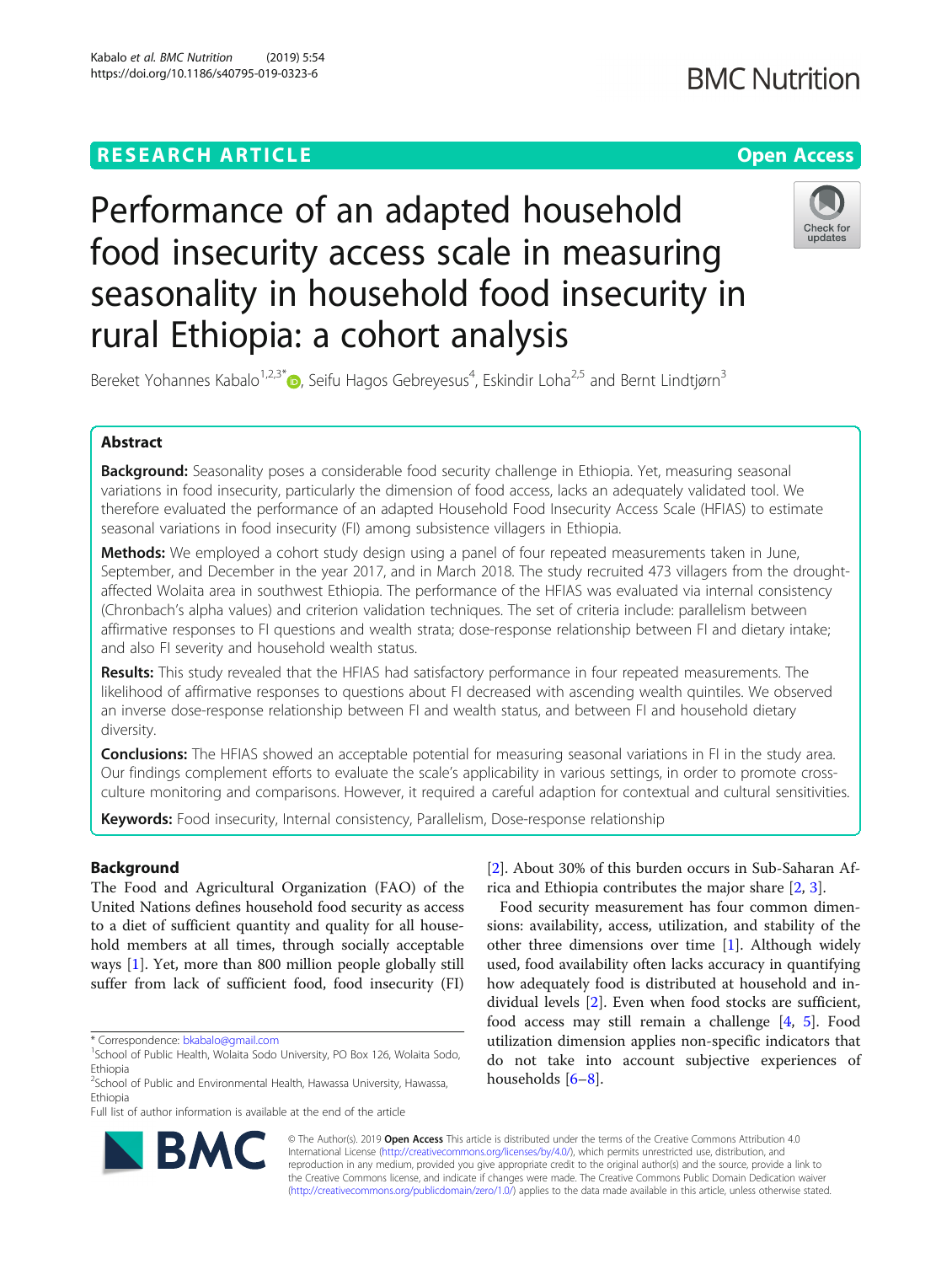Given the multidimensional nature and its complex components, FI measurement has still remained subject to debate [\[2](#page-8-0)]. Accordingly various indicators of FI measurement have been developed over decades [\[9](#page-9-0)]. The widely used indicators often involve either dietary diversity and food frequency, or consumption behaviours at different levels [[4](#page-8-0), [10](#page-9-0)–[14](#page-9-0)]. Moreover, studies have shown that FI results from the different indicators also tend to be comparable [\[10](#page-9-0), [15](#page-9-0)], yet the overall estimates still show variations [\[15](#page-9-0), [16\]](#page-9-0). Nonetheless, developing a single comprehensive measure for FI dimensions has continued to be an going challenge  $[16]$  $[16]$ .

The Household Food Insecurity Access Scale (HFIAS) has been used to measure food access dimension of FI [[17\]](#page-9-0). This tool comprises nine questions in three domains that describe core experiences: uncertainty or anxiety about food supply; insufficient food quality; and insufficient food intake and its physical consequences [[18\]](#page-9-0). The HFIAS tool is intended to capture a mix of food insufficiency and psychological factors related to FI, but some researchers raise its subjectivities such as response biases [[19](#page-9-0)]. Yet, few studies have evaluated the validity of the HFIAS in developing countries such as Ethiopia. Despite limited evidence on its validity, this tool has been frequently used to measure FI in many settings [[20](#page-9-0)–[23](#page-9-0)]. Recently, Gebreyesus et al. reported that the tool had satisfactory validity in the Butajira district in central Ethiopia [[23](#page-9-0)]. However, their cross-sectional analysis did not assess the HFIAS tool's performance across agricultural seasons. To be effective, validation of tools like the HFIAS should account for seasonal variations in food insecurity [[18](#page-9-0), [20](#page-9-0)].

The densely populated Wolaita area in southwest Ethiopia has been repeatedly affected by drought [[24](#page-9-0), [25\]](#page-9-0). However, little is known about the risk profile of this area across agricultural seasons, and thus a valid measuring tool is needed. We therefore did a panel study aimed to assess how well the HFIAS measures seasonal variations in FI among subsistence farming households. The data analyzed for this study were extracted from a larger longitudinal study assessing seasonal variations in food and nutrition insecurity in the area.

The findings of this study are expected to improve our knowledge of the applicability of the HFIAS for use in developing countries, such as Ethiopia. We also expect that the findings might contribute as input to the body of literature on FI measurements.

# Methods

# Study design

We employed a cohort study design by collecting data from a panel of 473 rural households in the Wolaita area. Rural villages in the area represent two agroecological divisions: Lowlands (with hot and semi-dry conditions) and Midlands (with relatively cooler and sub-humid conditions) [\[5](#page-9-0), [26\]](#page-9-0). The study involved same participants at four data points in time (rounds): June 2017, September 2017, December 2017, and March 2018.

#### Study setting

This study was conducted in two rural districts (Woredas), namely Humbo and Sodo Zuria in the Wolaita area [[25,](#page-9-0) [27](#page-9-0)]. About 400,000 people live in the districts often suffering from chronic food insecurity problem [\[5](#page-9-0), [28](#page-9-0)]. The households were recruited from lowland (< 1600 m) and midland  $($  > 1600 m) areas.

Based on the amount and timing of seasonal rains, farming activities, crop harvest, and other area-specific contexts, we identified and accounted for four distinct agricultural seasons in our survey rounds [[25,](#page-9-0) [29\]](#page-9-0). Survey round 1  $(R_1)$  was conducted in the month of June in the heavy rainy season. The second round (R2) was conducted in September when the main cereal crop harvest takes places; small rains in this season give opportunity for growing root varieties. The third round (R3) was conducted in December, a late post-harvest month. The dry season lasts from late December to February or March. The fourth round (R4) was conducted late in the dry season; the second rainy season. Accordingly R1 and R4 were in pre-harvest season, R2 was at main harvest and R3 late in post-harvest seasons [[5,](#page-9-0) [25,](#page-9-0) [30](#page-9-0)].

#### Study participants

As a subsample of the broader study, the current analysis included 473 households who were not taking part in the PSNP. We excluded households taking part in the programme [[31,](#page-9-0) [32\]](#page-9-0). As the programme member households get periodic cash support, their income basis would differ from households not taking part in the programme  $[31, 33, 34]$  $[31, 33, 34]$  $[31, 33, 34]$  $[31, 33, 34]$  $[31, 33, 34]$  $[31, 33, 34]$ . We further intended to maintain comparability with previous studies [[21](#page-9-0)–[23](#page-9-0)].

### Study instrument

We adapted the HFIAS questionnaire, which was recently validated in the rural Butajira district in central Ethiopia [[23](#page-9-0)]. The tool comprises nine questions which are based on the respondent's recall of food insufficiency and related psychological responses in the past 30 days  $[4, 18]$  $[4, 18]$  $[4, 18]$  $[4, 18]$  $[4, 18]$ . The questions (and their shortened versions) are as follows:

Q1: 'Did you worry that your household would not have enough food?' ('Worry for food')  $Q_2$ : 'Were you or any household member not able to eat the kinds of foods you preferred because of a lack of resources?' ('Unable to eat preferred foods')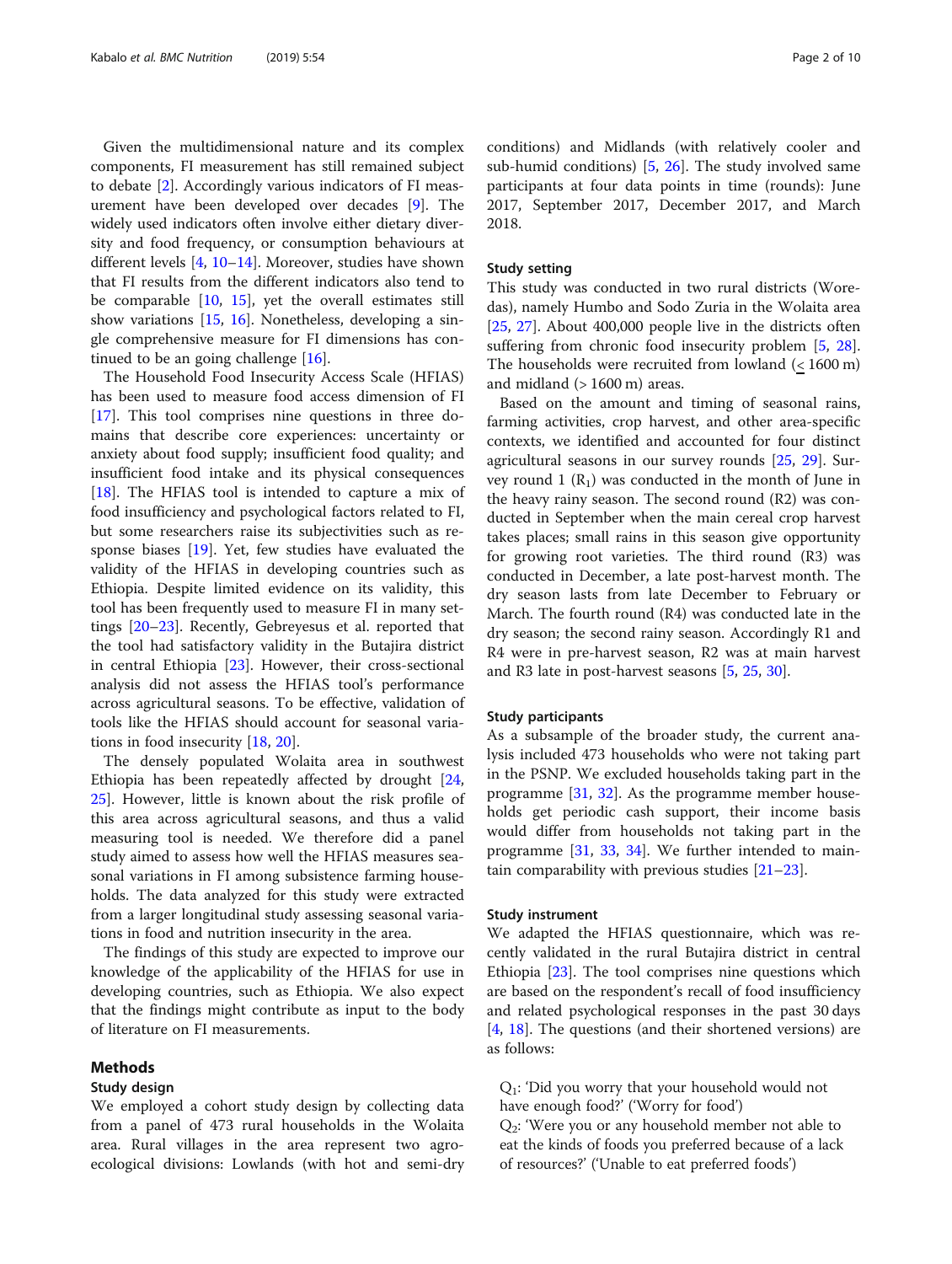Q3: 'Did you or any household member eat just a few kinds of food day after day because of a lack of resources?' ('Eat a limited variety of foods')

 $Q_4$ : 'Did you or any household member eat food that you did not want to eat because of a lack of resources to obtain other types of food?' ('Eat foods that you did not want')

 $Q<sub>5</sub>$ : 'Did you or any household member eat a smaller meal than you felt you needed because there was not enough food?' ('Eat a smaller meal')

Q6: 'Did you or any household member eat fewer meals in a day because there was not enough food?' ('Eat fewer meals in a day')

 $Q_7$ : 'Was there ever no food at all in your household because there were no resources to get more?' ('No food to eat of any kind')

 $Q_8$ : 'Did you or any household member go to sleep at night hungry because there was not enough food?' ('Go to sleep at night hungry')

Q9: 'Did you or any household member go a whole day without eating anything because there was not enough food?' ('Go day and night without eating'); the capital letter 'Q' denotes a question and subscripts 1–9 are item numbers in increasing severity. Each question in the tool includes a follow-up item to determine the frequency of occurrence whose responses are coded as often '3', sometimes '2', rarely '1', or not at all '0'

A language expert and one of the investigators (BYK) translated the questionnaire into the local Wolaita language. We then interviewed five women in lowland and five in midland areas to ensure that each item was understandable and not easily misinterpreted. These women were later not included here in the main analysis. We asked each woman all the nine questions and recorded their responses. Afterwards, each woman was asked if she understood a particular question. When limitations that could compromise the intended meanings were noted, we asked the women how such items could be improved. Finally, the 10 respondents, two field supervisors, and one of the investigators (BYK) discussed the results, and finally BYK compiled these into a modified module [[23](#page-9-0)].

The preliminary test of the HFIAS revealed several contextual and cultural sensitivities. For example, all the 10 women answered 'yes' to  $Q_1$  ('worry for food'). They identified the term 'worry' in  $Q_1$  as an ordinary situation, this required contextual modification. Respondents also described  $Q_4$  ('Eat foods that you did not want') as intrusive and embarrassing, thus requiring the addition of a brief discussion about area-specific food taboos, including a list of foods that are consumed only during extreme food shortages. Some of the women were shy or afraid of replying 'yes' for  $Q_7$  ('No food to eat of any kind'),  $Q_8$  ('Go to sleep at night hungry'), and  $Q_9$  ('Go day and night without eating'). This could be due to religious perceptions that disclosing such extreme situations would be perceived as insubordination to God. These three items thus required a focused training to interviewers on probing skills. For this to be effective, having interviewers who were better aware of extreme food shortages conditions had a particular importance.

# Data collection

Ten data collectors and two supervisors who are native speakers of the local language were recruited and given training on the different modules of the questionnaire. The same data collectors (in most cases) interviewed the same respondents in all the four rounds. However, in some rare cases a similarly trained one data collector was substituted. Women were mainly recruited as respondents in this study. However, when a woman was unavailable, any adult who was present and ate food in the household in the previous day was asked. Women are commonly responsible for food preparation and child feeding roles in their households in the study area [[23,](#page-9-0) [35](#page-9-0), [36](#page-9-0)]. Moreover, the women commonly remain at home more often than any other family member in this area.

# Outcome measure

The household food insecurity was measured by using responses to the nine FI occurrence questions  $(Q_1-Q_9)$ and their follow-up frequency of occurrence items [[18](#page-9-0), [23\]](#page-9-0). Accordingly, households were grouped into four categories (levels). A household is food-secure if it scored '0' or '1' in the first FI frequency of occurrence question and '0' in  $Q_2$  to  $Q_9$ ; Mildly food-insecure if the first FI frequency of occurrence item has '2' or '3' or the second item has '1,' '2,' or '3' or the third item has '1' or the fourth item has '1' and items  $Q_5$  to  $Q_9$  score '0'; Moderately food insecure if item three = '2' or '3' or item four =  $2'$  or  $3'$  or item five =  $1'$  or  $2'$  or item six =  $1'$  or '2' and item seven to nine = '0'; and.

Severely food insecure if item five  $= '3'$  or item six  $= '3'$ or item seven = '1,' '2,' or '3' or item eight = '1,' '2,' or '3' or item nine = '1,' '2,' or '3'  $[18, 37]$  $[18, 37]$  $[18, 37]$  $[18, 37]$  $[18, 37]$ .

The overall household FI prevalence was computed as the proportion of food-insecure households out of the total interviewed. The mean differences of each consecutive pair of data time points were considered to estimate seasonal variations of the outcome measure.

# Wealth measure

A wealth index was constructed using a principal component analysis of the data on household-level assets. These assets included the housing structure (upper most cover, interior roof, floor, and wall) based on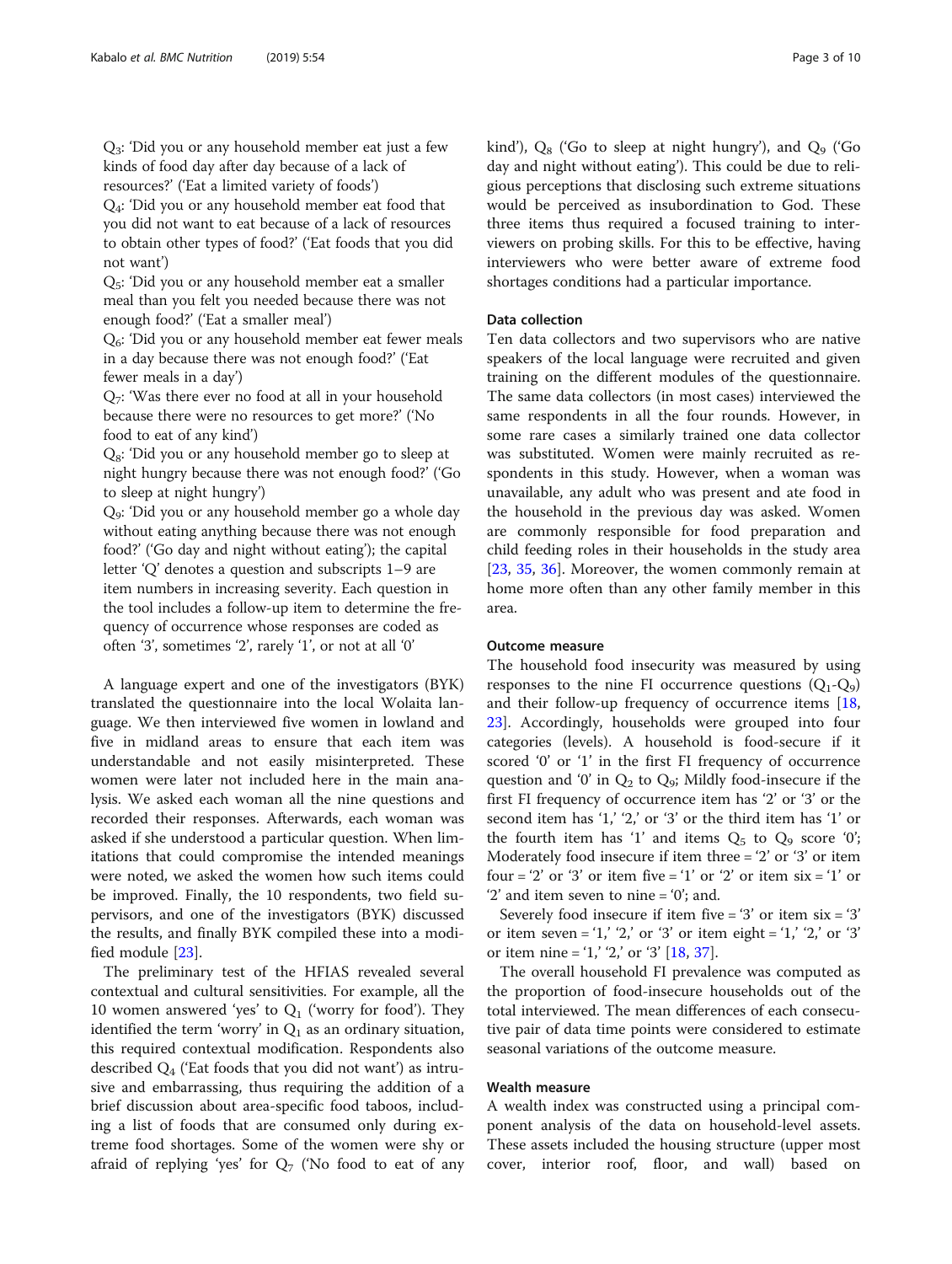construction materials as observed by the interviewers, as well as possession of items such as radios, mobile telephones, beds, mattresses, kerosene lamps, watches, electric or solar panels, chairs, tables, wooden boxes, and carts. The four components of the housing structure had ordinal responses ranked mostly from 0 to 3. However, household assets had responses from 0 to 1 only. We standardized these scores to reduce the tendencies that variables with greater response would underestimate the others. Through a dimension-reduction analysis these inventories with standardized scores were summarized into logical dimensions. Based on standardized scores, the households were lastly categorized into relative wealth quintiles: Poorest (20th percentile), Poor (40th percentile), Medium (60th percentile), Rich (80th percentile), and Richest (>80th percentile).

#### Dietary intake

The dietary diversity was measured by using Household Dietary Diversity Scale (HDDS) [[38\]](#page-9-0). The HDDS was derived from previous day's consumptions of households based on 12 food groups; ranging between 0 and 12 scores [[39,](#page-9-0) [40\]](#page-9-0). Respondents were asked qualitatively about their entire households' food intake in the 24 h preceding each data collection round of the survey, focusing on consumption of 12 food groups: (i) meat; (ii) fish; (iii) vegetables; (iv) fruits; (v) eggs; (vi) potatoes and other roots or tubers; (vii) dairy products; (viii) pulses (ix) cereals and breads; (x) oil, fat, or butter; (xi) sugar or honey; and (xii) other foods, such as coffee and tea [\[23](#page-9-0)]. When the respondent was asked if her family had diet from a particular food group, cereal for example, she would reply either 'yes' or 'no'. Accordingly a 'yes' response was coded as '1' and if 'no' it was coded as 0. The sum of the 'yes' response codes for the 12 food groups gives us the HDDS.

### Statistical analysis

We used SPSS software (version 25 Inc., Chicago.IL) and Stata (Version 14, Stata Corporation, College Station, TX) for data analyses. Reliability analysis was conducted to estimate Chronbach's alpha values. Likelihoods of affirmative responses were evaluated for parallelism across wealth quintiles. Extended Mantel-Haenszel chi square for linear trend was used to check for dose-response relationships between wealth and FI strata. Reproducibility of item responses was evaluated for pairs of related seasons (between pre-harvest seasons and also between post-harvest seasons) through paired  $t$ -test for equality of means of the HFIAS scores. We applied one-way analysis of variance (ANOVA) with robust tests of equality of means for multiple comparisons [[41,](#page-9-0) [42\]](#page-9-0).

#### Factor analysis

We did an exploratory analysis involving the nine items through a varimax rotation of responses. A Horn's parallel analysis (PA) was used to determine the number of factors to retain based on observed eigenvalues compared with that obtained from uncorrelated normal variables.

# Validation

The following criteria were used for validation of the nine HFIAS tool: Chronbach's alpha values approaching 0.85 to assert internal consistency  $[21-23]$  $[21-23]$  $[21-23]$  $[21-23]$  $[21-23]$ ; parallelism of item-responses across wealth quintiles; and the presence dose-response relationship between wealth and FI strata, and between dietary intake and food security [[41,](#page-9-0) [42\]](#page-9-0).

# Results

# Baseline characteristics

We included 473 households in the analysis. The mean age of respondents was 30.5 years (standard deviation of 9.2), and 95.6% (452) were married women. The majority 81.4% (385) were able to read or write. About 70.0% (331) of households worked exclusively as farmers and the rest earned additional income as labourers in nearby towns. Among households, 25.8% (122) participated in local microfinance packages, 13.7% (65) had no farming plots and 58.8% (278) had less than a hectare. Households also owned assets such as radio (28.1%); mobile phone (57.9%); beds and mattress (45.7%); chairs or tables (70.8%). Table [1](#page-4-0) further describes household size and livestock ownership.

# Responses to household food insecurity access scale questions

The overall affirmative responses ('yes') to the nine HFIAS items were found to be sequentially ordered in increasing severity, with some internal deviations. Similarly, the pre-harvest rounds (R1 and R4) had relatively higher affirmative response ranges for the nine questions  $(Q_1-Q_9)$ . If we take the proportion of affirmative response for  $Q_1$  it was 9.1% in June (R1) and 17.8% in March (R4) whereas 5.9% in September (R2) and 8.0% in December (R3). Similarly it was 75.3% in R1 and 86.5% in March (R4), compared to 64.9% in R2 and 60.5% in R3. Accordingly,  $Q_1$  ('Worry for food') received the highest affirmative responses, except in R3. The ninth item  $Q_9$  ('go day and night without eating anything') had the fewest affirmative responses across all four rounds. In the third round,  $Q_4$  ('Eat foods that you did not want') had the highest affirmative responses, and  $Q_6$  ('eat fewer meals in a day') had more affirmative responses than  $Q_5$ ('Eat a smaller meal'). Similarly, in Round 4, the fourth item  $(Q_4)$  had a slightly higher response than its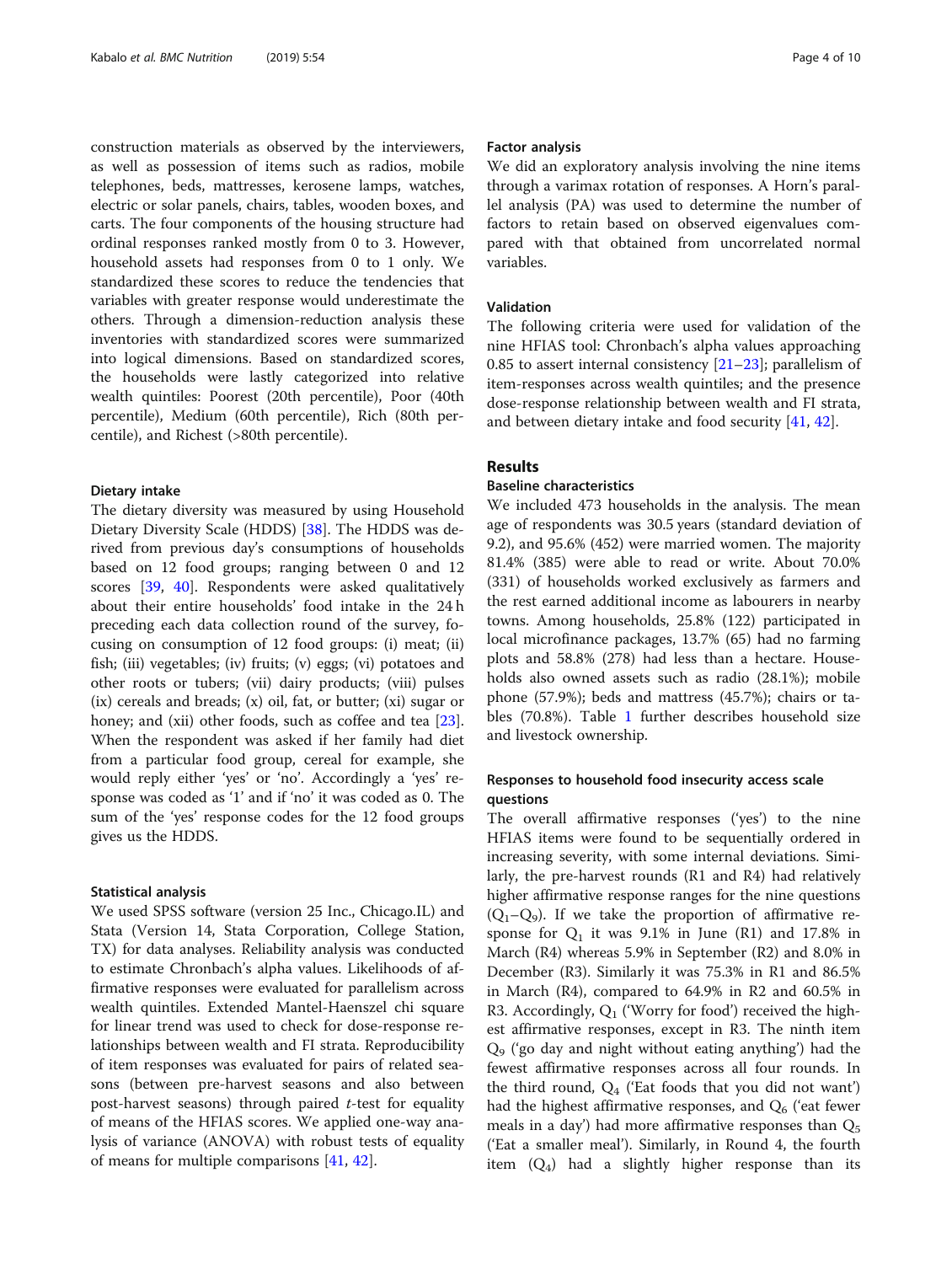households in rural Wolaita, Ethiopia

<span id="page-4-0"></span>Table 1 Baseline socio-economic characteristics of sample

| Characteristics ( $N = 473$ ) | Category       | # $(%)$    |
|-------------------------------|----------------|------------|
| Household size                | $8^+$          | 120 (25.4) |
|                               | $5 - 7$        | 217 (45.9) |
|                               | $\leq$ = 4     | 136 (28.7) |
| Livestock (#)                 |                |            |
| Cattle                        | $\mathbf 0$    | 91 (19.2)  |
|                               | $\mathbb{1}$   | 126 (26.6) |
|                               | $\overline{2}$ | 127 (26.8) |
|                               | 3              | 55 (11.6)  |
|                               | > 4            | 74 (15.6)  |
| Calves                        | $\mathbf 0$    | 151 (31.9) |
|                               | $\mathbf{1}$   | 195 (41.2) |
|                               | $> = 2$        | 127 (26.8) |
| Chickens                      | $\overline{0}$ | 175 (37.0) |
|                               | $1 - 2$        | 132 (28.0) |
|                               | $3 - 4$        | 120 (25.3) |
|                               | > 5            | 46 (9.7)   |
| Goats                         | $\mathbf 0$    | 310 (65.5) |
|                               | $> = 1$        | 163 (34.5) |
| Sheep                         | $\Omega$       | 354 (74.8) |
|                               | $> = 1$        | 119 (25.2) |
| Donkeys                       | $\mathbf 0$    | 367 (77.6) |
|                               | $> = 1$        | 106(22.4)  |

preceding item:  $Q_3$  ('eat a limited variety of foods'). Table 2 summarizes the results. Affirmative responses to the  $Q_1-Q_6$  were higher in R1,

decreased in R2, increased again in R3, and peaked in R4. However, responses to  $Q_7-Q_9$  had slight differences across the first three rounds. Accordingly, March and June showed the highest affirmative responses and September showed the lowest.

Figure [1](#page-5-0) shows the highest and lowest oscillations of affirmative responses to each of the nine items in separate boxes, parallel with the Y-axis. The four error bars for each item representing the rounds are in the following order: June (R1), September (R2), December (R3), and March (R4). The vertical line after each item (item box) separates the item from its preceding or subsequent one. For example, the vertical line next to the main Y-axis separates the item 'worry for food  $(Q_1)$ ' and the subsequent item 'unable to eat preferred foods  $(Q_2)$ '; an error bar on the line itself also belongs to the first item (% of affirmative response to Q1 during R4). Accordingly, the four error bars (3 before the line and 1 overlapping on the line) indicate the item just before the vertical line. The area before the vertical line together with the line itself is meant to show the particular item as a single entity; how affirmative responses to the item oscillate across the four rounds (R1 through R4). As shown in the figure, item responses fluctuated across the four data collection rounds, particularly during pre-harvest (R1 and R4) and post-harvest rounds (R2 and R3).

#### Construct validity

Based on the exploratory factor analysis, two dimensions were consistently retained in the model. The first factor (F1) loaded most on the first six questions and the second factor (F2) on the last three questions. Accordingly, F1 implies mild-to-moderate FI and F2 implies severe FI (Table [3](#page-5-0)). The total combined variance explained by the two factors in response was 83.4% in R1, 82.9% in R2, 71.6% in R3, and 81.7% in R4. The total combined

**Table 2** Affirmative responses to items on the Household Food Insecurity Access in rural Wolaita area, Ethiopia ( $N = 473$ )

| Household Food Insecurity Access Scale (HFIAS)           | Data collection times              |                           |                          |                                     |  |  |  |
|----------------------------------------------------------|------------------------------------|---------------------------|--------------------------|-------------------------------------|--|--|--|
| questions                                                | June 2017 (Round 1) <sup>pre</sup> | Sept. 2017 (Round 2) Post | Dec. 2017 (Round 3) Post | March 2018 (Round 4) Pre<br># $(%)$ |  |  |  |
|                                                          | # $(% )$                           | # $(% )$                  | # $(% )$                 |                                     |  |  |  |
| $Q1$ . Worry for food                                    | 356 (75.3)                         | 307 (64.9)                | 286 (60.5)               | 409 (86.5)                          |  |  |  |
| Q <sub>2</sub> . Unable to eat preferred foods           | 314 (66.4)                         | 280 (59.2)                | 282 (59.6)               | 367 (77.6)                          |  |  |  |
| $Q_3$ . Eat a limited variety of foods                   | 303 (64.1)                         | 252 (53.3)                | 262 (55.4)               | 358 $(75.7)^a$                      |  |  |  |
| $Q4$ . Eat foods that you did not want                   | 292 (61.7)                         | 233 (49.3)                | 298 $(63.0)^a$           | 359 $(75.9)^a$                      |  |  |  |
| Q <sub>5</sub> . Eat a smaller meal                      | 279 (59.0)                         | 194 (41.0)                | 179 $(37.8)^a$           | 352 (74.4)                          |  |  |  |
| Q <sub>6</sub> . Eat fewer meals in a day                | 230 (48.6)                         | 184 (38.9)                | 215 $(45.5)^a$           | 292 (61.7)                          |  |  |  |
| $Q7$ . No food to eat of any kind                        | 97 (20.5)                          | 77 (16.3)                 | 119 (25.2)               | 162 (34.2)                          |  |  |  |
| Q <sub>8</sub> . Go to sleep at night hungry             | 48 (10.1)                          | 41(8.7)                   | 60 (12.7)                | 101(21.4)                           |  |  |  |
| Q <sub>9</sub> . Go day and night without eating         | 43 (9.1)                           | 28(5.9)                   | 38 (8.0)                 | 84 (17.8)                           |  |  |  |
| Overall prevalence of household food insecurity (95% CI) | 71.0 (66.9-75.1)                   | $61.1$ s $(56.7 - 65.5)$  | 78.9 (75.2-82.6)         | 86.3 (83.1--89.4)                   |  |  |  |

 $\overline{O_1}$  to  $O_9$  are serial numbers of the items in the scale in order of severity

 $C_1$  is  $\sum y$  and confidence interval,  $P^{\text{ref}}$  Pre-harvest,  $P^{\text{ost}}$  Post-harvest

<sup>a</sup>ltems with deviations in affirmative responses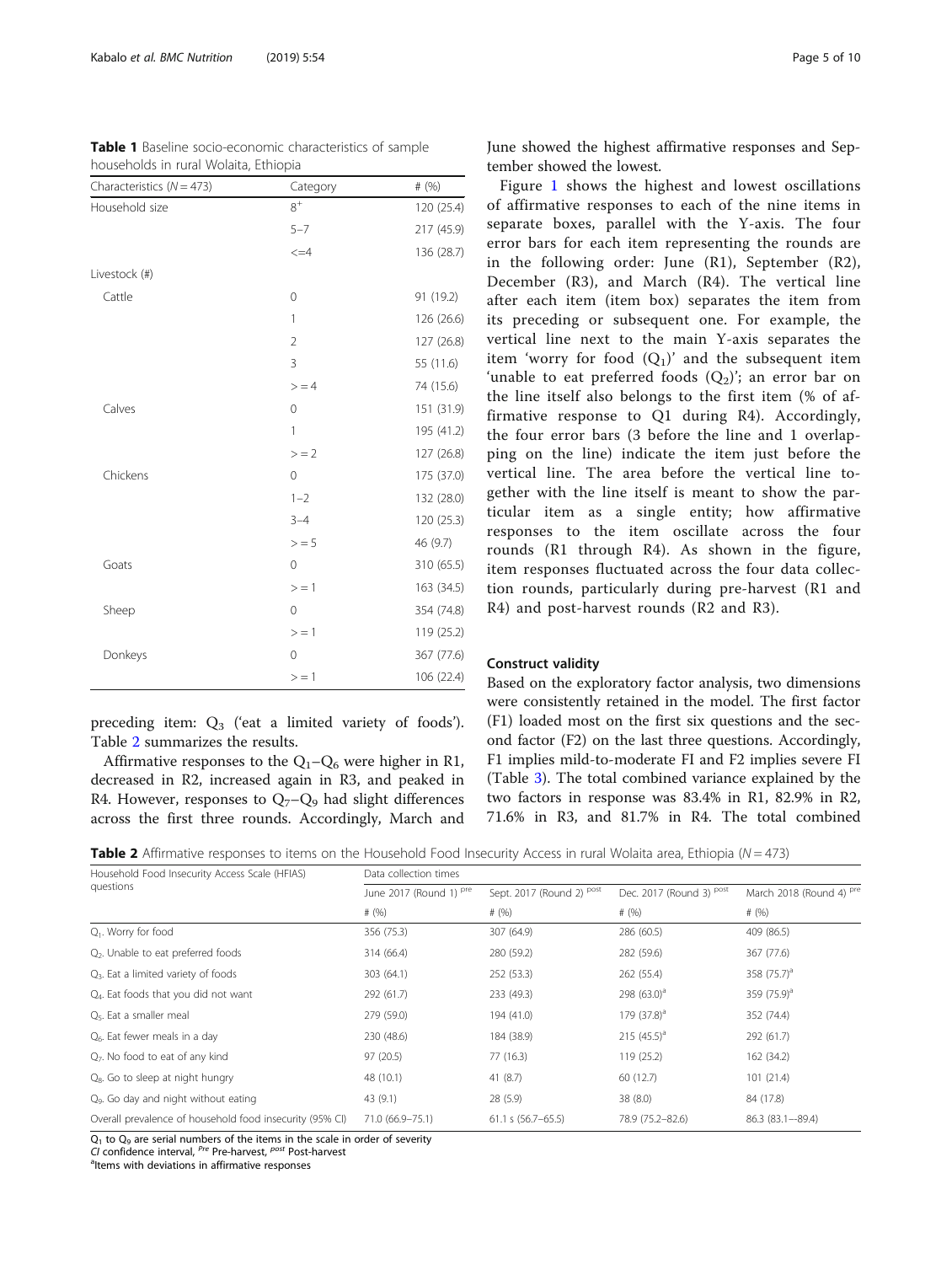<span id="page-5-0"></span>

variance in response from pooled observations of the four rounds was 75.5%.

#### Internal consistency

The Chronbach's alpha value was 0.89 (95% CI, 0.88– 0.90) from pooled observations of the four rounds: 0.92 in the first (R1), 0.92 in R2, 0.77 in R3, and 0.91 in R4.

# Parallelism

Figure [2](#page-6-0) shows the likelihood of affirmative responses across household wealth quintiles. The curves show item

responses that were parallel with wealth strata and had an inversely decreasing trend with household wealth.

# Food insecurity severity and household wealth status

This study documented a significant and an inverse dose-response relationship between household wealth and FI severity levels  $(P < 0.01)$  but the trend was inconsistent between rich and richest strata.

# Food insecurity and food intake

Food intake had a significant and inverse doserelationship relationship with FI severity levels: pooled

Table 3 Factor loading for rotated component matrix of responses to the nine Household Food Insecurity Access Scale items, rural Wolaita, Ethiopia  $(N = 473)$ 

| <b>HFIAS</b> questions              | Survey rounds |                |         |                |         |                |         |                |        |                |
|-------------------------------------|---------------|----------------|---------|----------------|---------|----------------|---------|----------------|--------|----------------|
|                                     | Round 1       |                | Round 2 |                | Round 3 |                | Round 4 |                | Pooled |                |
|                                     | F1            | F <sub>2</sub> | F1      | F <sub>2</sub> | F1      | F <sub>2</sub> | F1      | F <sub>2</sub> | F1     | F <sub>2</sub> |
| Q1. Worry for food                  | .82           | .05            | .90     | .00            | .55     | .07            | .78     | .07            | .76    | .04            |
| Q2. Unable to eat preferred foods   | .95           | .11            | .95     | .08            | .68     | .03            | .94     | .14            | .88    | .09            |
| Q3. Eat a limited variety of foods  | .96           | .14            | .93     | .21            | .23     | .70            | .93     | .16            | .83    | .19            |
| Q4. Eat foods that you did not want | .95           | .18            | .89     | .32            | .84     | .28            | .94     | .16            | .92    | .18            |
| O5. Eat a smaller meal              | .93           | .23            | .75     | .49            | .88     | $-.25$         | .84     | .22            | .86    | .16            |
| Q6. Eat fewer meals in a day        | .76           | .42            | .71     | .54            | .75     | .27            | .76     | .40            | .75    | .38            |
| Q7. No food to eat of any kind      | .27           | .86            | .26     | .85            | .16     | .77            | .30     | .85            | .26    | .87            |
| Q8. Go to sleep at night hungry     | .10           | .89            | .12     | .80            | .03     | .74            | .13     | .93            | .12    | .90            |
| Q9. Go day and night without eating | .09           | .87            | .08     | .71            | $-.07$  | .68            | .10     | .90            | .09    | .84            |

Extraction method: principal component analysis. Rotation method: Varimax with Kaiser Normalization. Kaiser-Meyer-Olkin Measure of Sampling Adequacy: 0.841. F1 = Factor 1 and F2 = Factor 2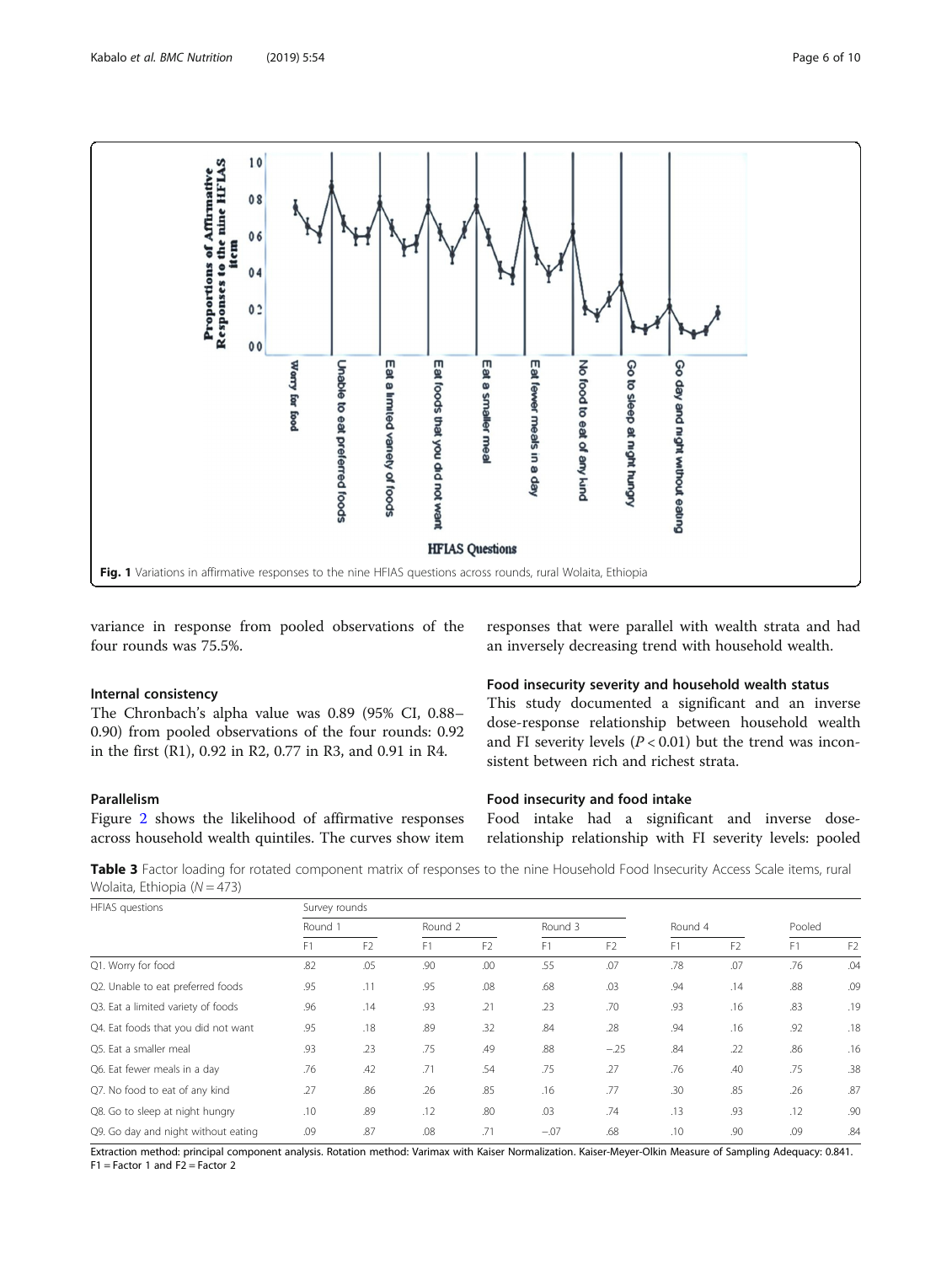<span id="page-6-0"></span>

observation ( $F = 49.2$ ;  $P < 0.001$ ). In other words, there was a dose-response relationship between food security and the previous day's consumption of certain food varieties. For example, cereals were consumed in 70.8% of food-secure households but in 62.1% of severely insecure. Similarly higher was the likelihood of consuming vegetables (49.2% vs. 19.6%), fruits (12.1% vs. 3.0%), pulses (23.7% vs. 10.1%), oils (53.1% vs.17.0%), and milk products (18.3% vs. 5.4%). Moreover consumption of cereals, vegetables, fruits, pulses, oils and milk products had an inverse and significant dose-response relationship with FI severity levels  $(P < 0.01)$ .

#### Food insecurity over time: reproducibility

The mean HFIAS score at baseline (R1) was 9.01 (95% CI: 8.34–9.67); it was 7.64 (95% CI: 6.97–8.30) in Round 2, 8.29 (95% CI: 7.75–8.84) in Round 3, and 11.77 (95% CI: 11.10–12.44) in Round 4. The pooled mean score for pre-harvest rounds (R1 and R4) was 10.39 (95% CI: 9.92–10.86). It was 7.96 (95% CI: 7.50–8.43) for postharvest rounds (R2 and R3). As we see consecutive rounds, it significantly decreased in R2 compared with R1 (1.37; 95% CI: 0.39–2.35) and it was higher in R4 than R3. The mean score also varied between preharvest and post-harvest seasons (2.42; 95% CI: 1.93– 2.92).

#### **Discussion**

This study evaluated the performance of the HFIAS for assessing seasonal variations in FI in the rural Wolaita area in southwest Ethiopia. It mainly assessed internal consistency and construct validity of the tool through repeated observations. The results showed that the tool had satisfactory internal consistency and construct validity across rounds. However, some items required context-sensitive rephrasing, and others required prior discussion about potentially sensitive topics (e.g., food taboos). Moreover, the last three items particularly required skilled interviewers with probing abilities that can curiously pursue to get responses.

The four questionnaire rounds were aligned with agricultural seasons to ensure accurate representation of potential food shortage and access periods. The random selection of lower sampling units and strata of major altitudinal divisions in this study's population are representative of other Ethiopian settings. Using the same households for repeated surveys, with no loss to followup, facilitated accurate estimates of seasonal variations. This study mainly recruited women having young children as respondents to reduce possible response bias.

The overall affirmative responses to the nine HFIAS items were found to be sequentially ordered in increasing severity, except some minor internal deviations. While 'Worry for food  $(Q_1)$ ' received the highest affirmative responses in all other three rounds, but it was 'Eat foods that you did not want  $(Q_4)$ ' exceptionally in R3. In the same round, 'Eat fewer meals in a day'  $(Q_6)$ had more affirmative responses than its just preceding item. Similarly during round 4, the fourth item  $(Q_4)$ slightly turned up higher than its preceding item. We also documented oscillations in affirmative responses to the items: flipping up in pre-harvest and down in postharvest rounds (Table [2](#page-4-0) and Fig. [1\)](#page-5-0).

Our results showed that affirmative responses decreased with increasing severity of the nine HFIAS questions, which supports Coates et al. [[18\]](#page-9-0), but somewhat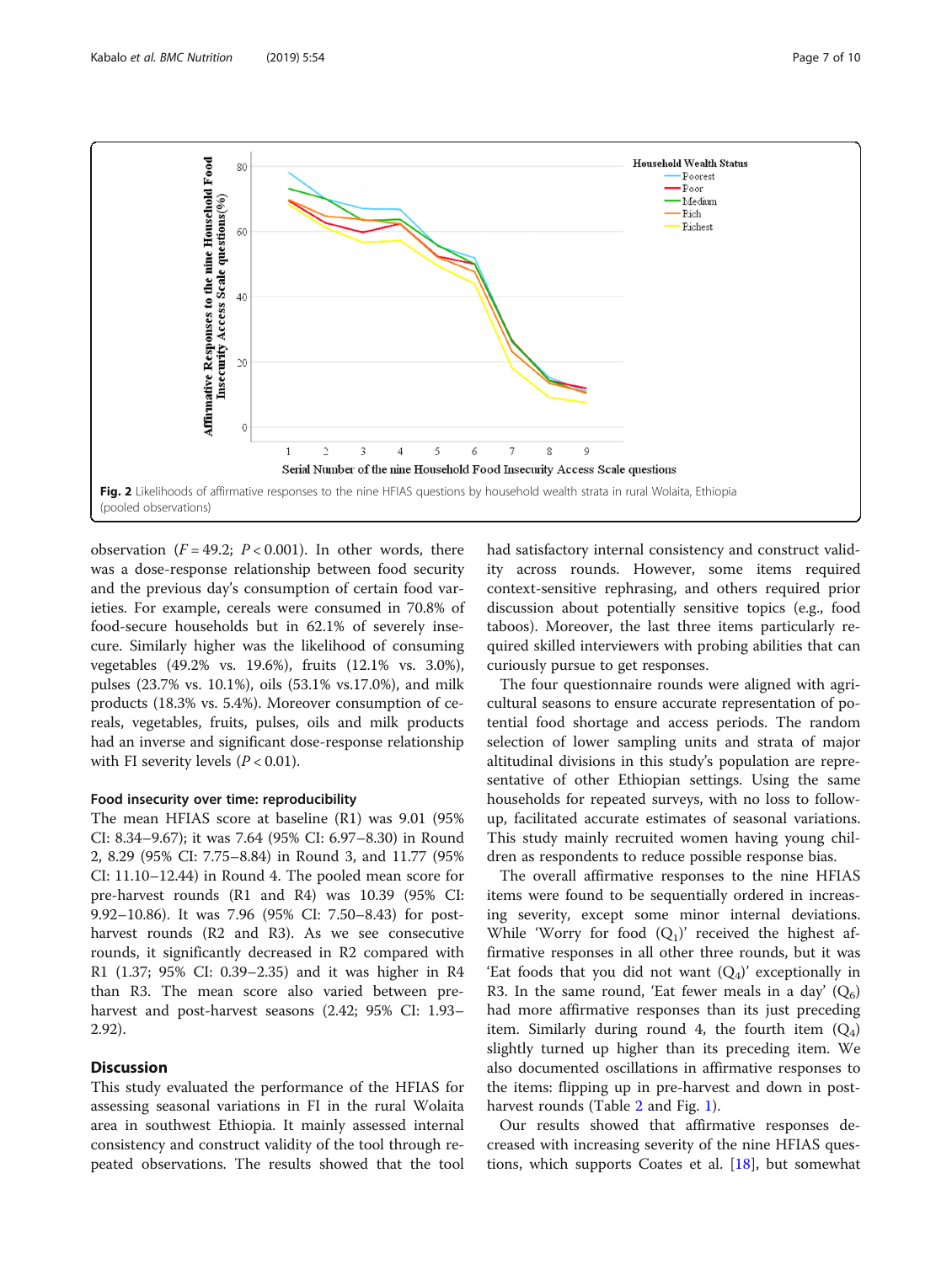inconsistent with previous studies in Ethiopia [\[23](#page-9-0)], Tanzania [[21](#page-9-0)], and Iran [[22\]](#page-9-0) . The first item ('Worry for food') had the most affirmative responses in our study in contrast with the second item ('Unable to eat preferred foods') previously reported from Butajira district in Ethiopia [[23\]](#page-9-0). The ninth item ('go day and night without eating') received the fewest affirmative responses in our study and this was an expected order  $[18]$  $[18]$ . However, it was the fourth item ('Eat foods that you did not want') that received the least affirmative response in the Butajira study [[23](#page-9-0)]. These deviations could be due to sociocultural differences. For example, 'Worry for food' seemed to reflect an ordinary experience for our respondents, perhaps leading to artificially higher affirmative responses. In contrast to previous Ethiopian studies [[20](#page-9-0), [23\]](#page-9-0), 'Eat foods that you did not want' appeared to have the most affirmative responses in late post-harvest round (R3) in our study. The deviation could be due to differences in interviewing techniques or might be real differences in respondents' perceptions of food insecurity. Slightly in contrast with previous findings as well as the expected logical sequence, the sixth item  $(Q_6)$  had more affirmative responses than its preceding item  $(Q_5)$  in R3. Similarly in Round 4, the fourth item had slightly more affirmative responses than its preceding item. Accordingly, the first (June) and the fourth (March) rounds could represent the lean season and the middle two rounds to relatively wet season, despite the within variations. During the lean season males often migrate (within or out site the community) for labour works to generate additional income. This season is generally experienced all across the study settings but for longer times (months) in low altitude areas  $[5, 43]$  $[5, 43]$  $[5, 43]$ . During this "hunger season" period, household food stocks from the last harvest begin to run out: low production levels, inadequate storage facilities, and accumulated debt all combine to force families to sell or consume their agricultural production well before the new harvest [[44\]](#page-9-0).

Our study showed two distinct categorical domains of food insecurity discriminated by factor loadings and total variance explained in response. This was consistent with previous studies in Ethiopia [[20,](#page-9-0) [23\]](#page-9-0). A similar factor component and equivalent variance in response was reported in rural Tanzania  $[21]$  and Lebanon  $[45]$  $[45]$  as well as an urban setting in Iran (Tehran) [\[22\]](#page-9-0). Yet, inconsistent with Coates et al. suggestion [\[18](#page-9-0)] we found no single item alone representing a unique domain. With regards to factor loading, our findings mainly differed from others on the fourth 'Eat foods that you did not want', the fifth 'Eat a smaller meal', and the sixth 'Eat fewer meals in a day' items in the HFIAS. In contrast to our findings, both the fifth and six items indicated severe food insecurity in the rural Tanzania [\[21](#page-9-0)] and Lebanon [[45\]](#page-9-0) and similarly the sixth item indicated severity domain in Tehran [[22\]](#page-9-0). Unlike ours, the fourth item had no particular domain in a study previously conducted in the Butajira district  $[23]$  $[23]$ . These deviations could be due to socio-economic, dietary, and also methodology such as the use of local language version of questionnaire or not, or other contextual differences. This in turn might imply an on-going need to adapt the HFIAS for different settings in Ethiopia.

The HFIAS showed high internal consistency in the study area, particularly in the first, second and fourth survey rounds. A similarly high internal consistency was reported in a previous study in eastern Ethiopia [\[46](#page-9-0)]. This was also in line with studies in an urban setting in Iran [\[22](#page-9-0)] and rural Tanzania [[21\]](#page-9-0). We however documented a relatively lower Chronbach's alpha value especially in the third round compared with the other rounds, still this was within the acceptable range [\[47](#page-9-0)]. Although these findings are empirically equivalent to a recent finding in Ethiopia [\[23\]](#page-9-0) and exceed conventional measurements [[47\]](#page-9-0), they still raise concerns about internal consistency in tools that use repeated measurements. Therefore, we suggest further longitudinal studies to evaluate and improve internal consistency of the tool. We also recommend further studies assessing comparability of the overall estimates (FI prevalence in this case) from the HFIAS with other indicators.

The current study revealed an inverse dose-response relationship between household wealth and FI. We observed parallelism between FI and household wealth quintile, as reported in previous studies [\[20](#page-9-0)–[23\]](#page-9-0). The HFIAS score had an inverse and significant doseresponse trend with household wealth status which was as reported in previous studies in Ethiopia and elsewhere [[20](#page-9-0)–[23](#page-9-0)]. Yet, the trend was inconsistent between the wealth strata, possibly due to differences in the state of food security among wealthier households or divergent coping strategies. We constructed wealth index at baseline and assumed less variation across seasons. The higher the FI levels, the lower the dietary intake of the households and vice versa. The result also showed that the consumptions from food groups such as cereals, vegetables, fruits, pulses, oils and milk products was higher among food-secure households compared with severely food-insecure ones. These findings support previous studies in Ethiopia [[23,](#page-9-0) [37](#page-9-0)].

The proportions of affirmative responses fluctuated across rounds, particularly between pre-harvest and post-harvest seasons. For example, the first six items  $(Q_1-Q_6)$  received the most affirmative responses in R1 and R4 and the least in the middle two rounds. However, responses to the latter three items  $(Q_7-Q_9)$  showed slight differences across the first three rounds and tended to peak during the fourth round (Fig. [1](#page-5-0)). The mean HFIAS scores significantly differed between most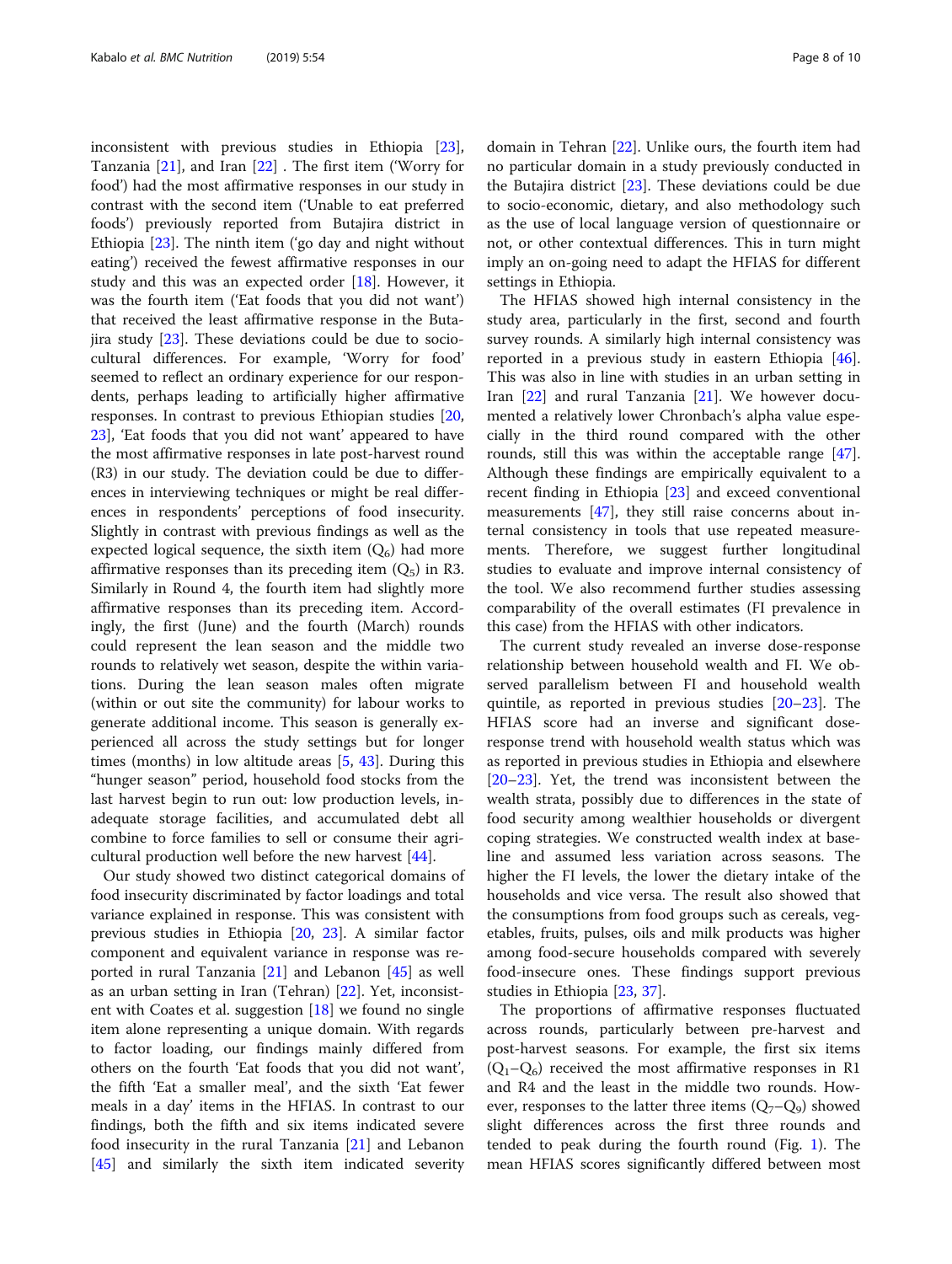<span id="page-8-0"></span>consecutive pairs of observations. It also varied between pre-harvest and post-harvest pair of rounds. These findings suggest seasonal variation in household FI. However, the observed difference within the post-harvest rounds was not significant, which might still imply reproducibility of the tool within similar level food insecurity. Similar findings were reported in a recent crosssectional study in Ethiopia [\[23\]](#page-9-0).

Some limitations of this study should be considered. The study was conducted in a chronically food-insecure setting, so the affirmative responses could be overestimated if responses were related to intentions to get food aid. We could also expect some under reporting particularly for the last three HFIAS questions pertaining to severe FI conditions due to cultural perceptions that disclosing such extreme situations would be perceived as 'disobedience to God'. Headey et al. also raise subjectivity related concerns, including likelihood of being prone to response bias on tools such as the HFIAS [\[19\]](#page-9-0). Household wealth index was determined at baseline and less variation was assumed across seasons. Thus possible variations in the wealth status across agricultural seasons might have led to different dose-response relationships. We attempted to use the same data collectors across rounds, but it was sometimes difficult to maintain this, which at certain level could have effects on the results. Additionally, we excluded households taking part in government's PSNP, so it needs evidence as whether these households differ in seasonal FI experiences from the others. This study, for the first time in Ethiopia, tested the performance of the HFIAS for estimating seasonal variations in household FI; we had limited literature for relevant comparison.

# Conclusions

The implications of the seasonality on FI measurements remain underexplored in Ethiopia and thus a valid tool is needed. The HFIAS has been adapted for such use, but few cross-sectional studies have validated it as a measure of FI in Ethiopia. Therefore, the current study evaluated the performance of the tool for measuring FI in rural Ethiopia. We found that the HFIAS could be adapted as a tool for measuring seasonal variations in FI among subsistence households in the study area. However, subjectivities might have inflated affirmative responses to some items indicative of milder FI conditions and vice versa for the severe ones. Moreover, adapting the tool also required meticulous effort to assure contextual validity in terms of cultural food taboos, socioeconomic characteristics, and respondents' access to and expectations about receiving food aid.

#### Abbreviations

ANOVA: Analysis of variance; CI: Confidence interval; FI: Food insecurity; HDDS: Household Dietary Diversity Scale; HFIAS: Household Food Insecurity Access Scale

#### Acknowledgements

The authors express their gratitude to the Centre for International Health at the University of Bergen in Norway and Hawassa University in Ethiopia for providing superior facilities to conduct this study. The authors thank Wolaita Sodo University (WSU) for internet facilities. The commitment of our field supervisors and enumerators, even in hard times during the repeated surveys, is highly admirable. Finally, this study would have been impossible without the genuine cooperation of the study respondents and their willingness to complete repeated interviews; we gratefully acknowledge their invaluable contributions.

#### Authors' contributions

BYK designed the protocol, coordinated field methods, made major statistical analyses, and wrote the draft and final versions of the reports. SHG contributed to the protocol design and writing. EL contributed to the design, statistical analyses, and writing. BL made substantial contributions to the design, field methods, major statistical analyses, and writing. All authors read and approved this manuscript for submission.

#### Funding

This study was funded by the South Ethiopia Network of Universities in Public Health project, under the Norwegian Programme for Capacity Development in Higher Education and Research for Development. However, the funder had no role in the conduct, writing, or decision to publish this manuscript.

#### Availability of data and materials

The datasets analyzed during the current study are available from the corresponding author on reasonable request. The data described in this manuscript will also be made publicly available as we complete analysis for the major study.

#### Ethics approval and consent to participate

The institutional review committee at Hawassa University in Ethiopia (IRB/ 002/09) and Regional Committee for Medical and Research Ethics in Western Norway (2016/482/REK vest) approved a protocol for this study. The ethical approval included consent form with detailed procedures for verbal informed consent. Permission letters were obtained from relevant local administration offices. The research objective was explained, and verbal informed consent was obtained from each participant. Responses were made anonymous by using unique household identification numbers. Confidentiality of the information was assured by all the data collectors and investigators.

#### Consent for publication

Not applicable

#### Competing interests

The authors declare that they have no competing interests.

#### Author details

<sup>1</sup>School of Public Health, Wolaita Sodo University, PO Box 126, Wolaita Sodo, Ethiopia. <sup>2</sup> School of Public and Environmental Health, Hawassa University Hawassa, Ethiopia. <sup>3</sup>Centre for International Health, University of Bergen, Bergen, Norway. <sup>4</sup>School of Public Health, Addis Ababa University, Addis Ababa, Ethiopia. <sup>5</sup>Department of Infectious Disease Epidemiology, London School of Hygiene and Tropical Medicine, London, England, UK.

#### Received: 11 December 2018 Accepted: 11 November 2019 Published online: 20 November 2019

#### References

- 1. FOA. The state of food insecurity in the world. Rome: Food and Agricultural Organization; 2002.
- 2. Barrett CB. Measuring food insecurity. Science. 2010;327(5967):825–8.
- FAO, The state of food insecurity in the world : strengthening the enabling environment for food security and nutrition. 2014.
- 4. Swindale A, Bilinsky P. Development of a universally applicable household food insecurity measurement tool: process, current status, and outstanding issues. J Nutr. 2006;136(5):1449S–52S.